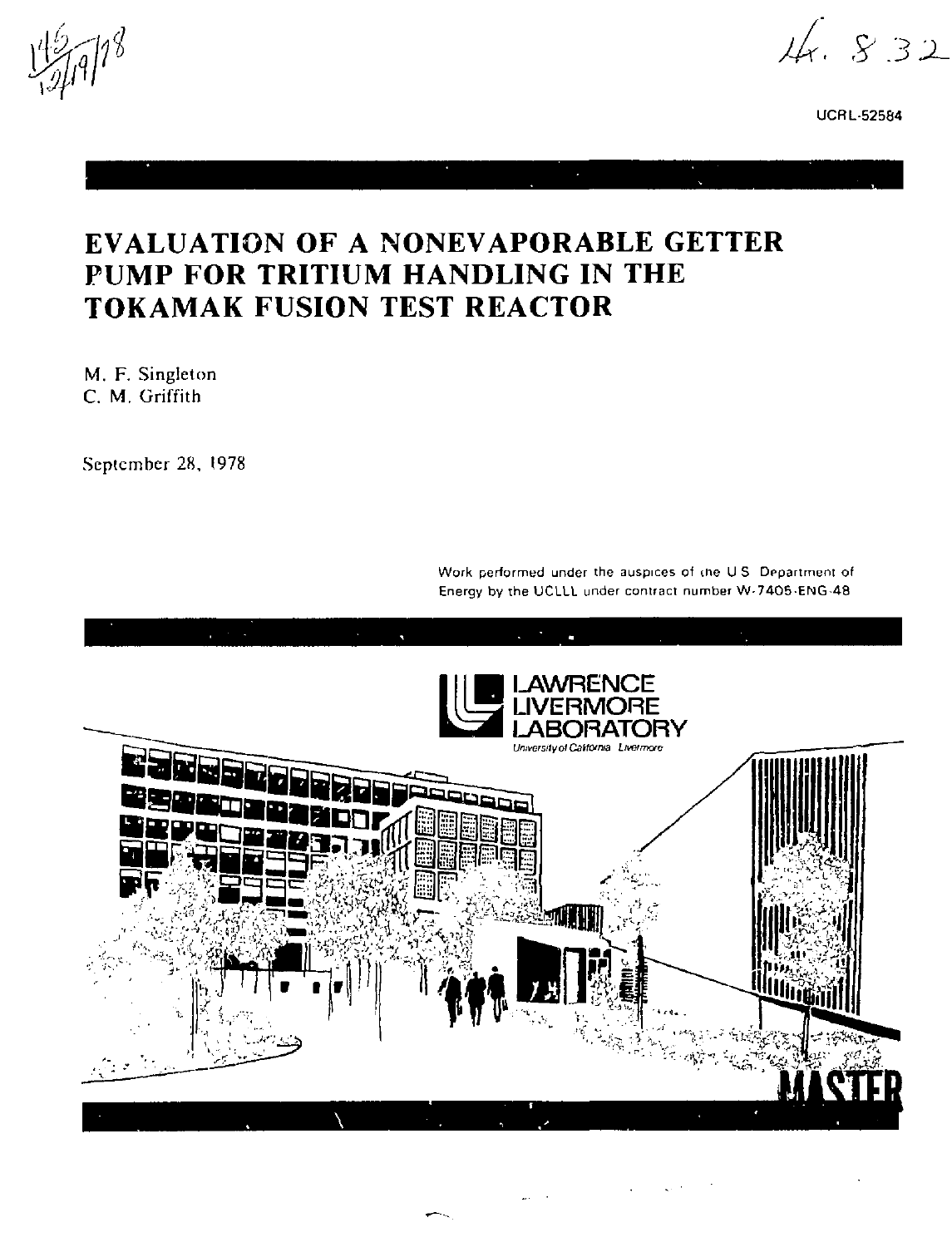Distribution Gategory UC. 20d



#### LAWRENCE LIVERMORE LABORATORY

University of California Livermore California 94550

**UCR1 52584** 

# **EVALUATION OF A NONEVAPORABLE GETTER** PUMP FOR TRITIUM HANDLING IN THE **TOKAMAK FUSION TEST REACTOR**

M. F. Singleton C. M. Griffith

Ms. date: September 28, 1978

ADM A



 $\mathcal{I}$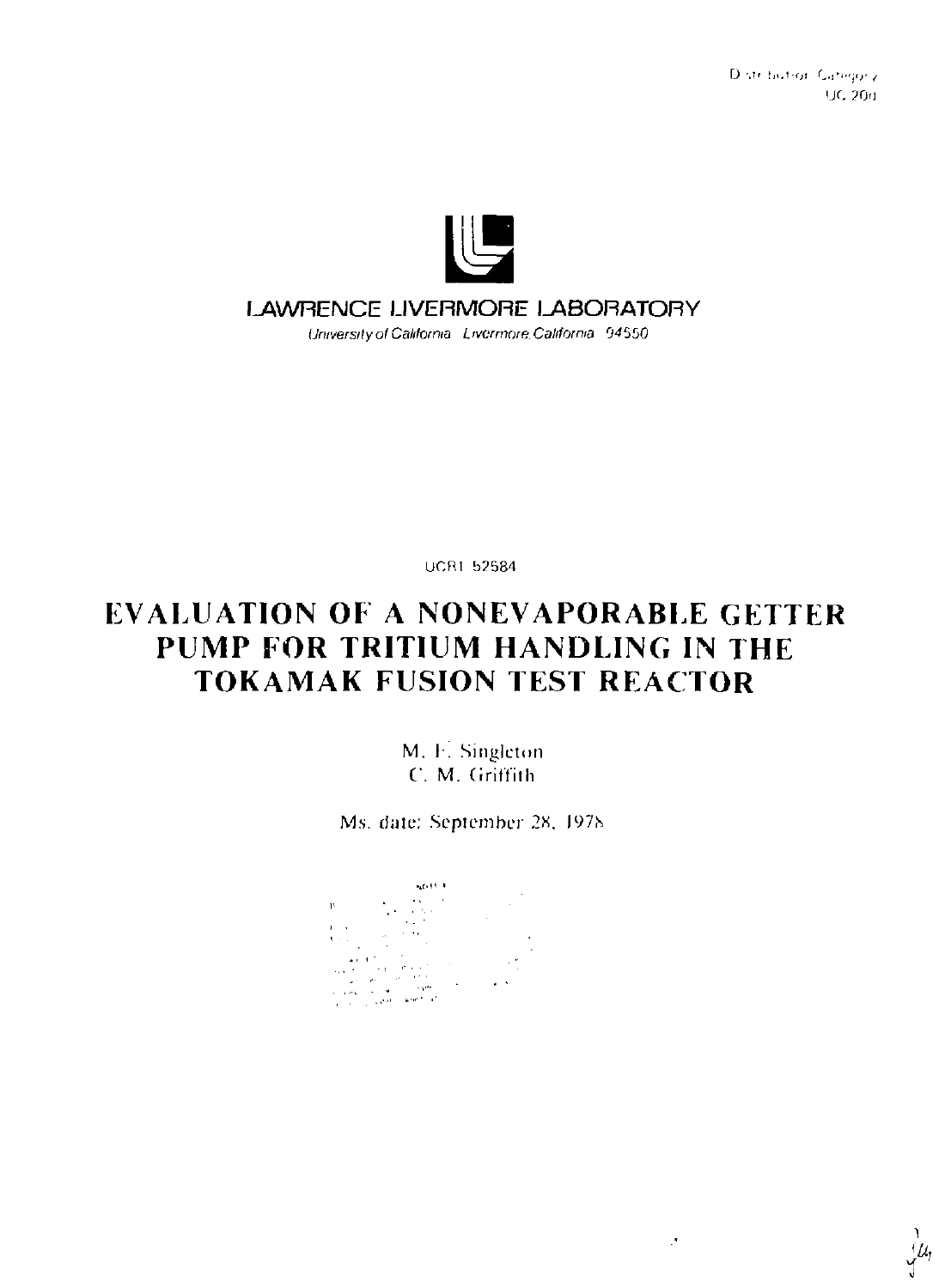## **EVALUATION OF A NONEVAPORABLE GETTER PUMP FOR TRITIUM HANDLING IN THE TOKAMAK FUSION TEST REACTOR**

## **ABSTRACT**

Lawrence Livermore Laboratory has tested and evaluated a commercially available getter pump for use with tritium in the Tokamak Fusion Test Reactor (TFTR). The pump contains Zr (84%)-Al in cartridge form with a concentric heating unit. It performed well in all tests, except for frequent heater failures.

## **INTRODUCTION**

fusion test facilities thai will use tritium as a fuel arc now being buill. This development adds a new dimension to the operation of a fusion test facility: the sale and economical handling of a highly volatile radioactive gas. Although the problems of tritium technology tor fusion reactors have been anticipated for some time,  $^{1/2}$  the actual building and testing of components are now urgent concerns.

We have evaluated a commercially available nonevaporable getter pump for use in the Tokamak Fusion Test Reactor (TFTR) being built at Princeton Plasma Physics Laboratory. These pumps will back up the turbomolecular pumps that remove residua! deuterium and tritium from the torus after each burn. 'I hey are dead-end pumps designed to trap and hold the pumped gases by absorption on Zr(84%)-Al powder. Getters are generally defined as metals or other materials that absorb gases to form stable compounds. The pumping speed must be fast enough to reduce system pressure from  $1 \times 10^{-3}$  to  $2 \times$ 10 " Torr between each 5-min pulse of the tokamak. About  $95\%$  of the gas injected into the torus will be absorbed by the getter pumps. When the pumps are filled to their rated capacity with hydrogen isotopes. they will be sent off-site for tritium and deuterium recovery. They will be recycled until their rated capacity for active gases such as  $O_2$ . CO, and  $N_2$ . which arc permanently retained on the Zr-AI, has been reached.

The purpose of our evaluation was to determine if these pumps will perform as expected in the TFTR operating mode and if any unexpected failures might occur with tritium use. Tritium is the radioactive isotope of hydrogen and decays into  $He<sup>3</sup>$  plus a 5.7 MeV beta particle. We also investigated the effect of active gas contaminants on the pumping speed and the base pressure of hydrogen isotopes at anticipated TFTR operating levels.

The performance of the pumps with hydrogen and deuterium has been previously measured,<sup>3</sup> and the expected isotope effect on pumping speed has been observed; i.e., pumping speeds are inversely proportional to the square root of the masses. However, the pumps had not been tested previously with tritium, and tritium pumping speeds had not been measured.

The getter pumps are manufactured by Societa Apparecchi Elettrici c Scicntifici (SAES), an Italian company, and are distributed in the U.S. by Westinghouse Electric Corporation and CAES Getters/ U.S.A. All cartridges containing the Zi-Al getter material are produced by SAES in Italy. We made some initial tests with pumps manufactured completely by SAES, but the majority of the tests were made on pumps with Westinghouse heaters and jackets. The designs are very similar and in all cases the dimensions are the same. The pumps are composed of a Zr-AI cartridge, a heater, and an outer case or jacket with water cooling (Fig. I). There arc no moving parts. An enclosed pump has a watercooled jacket and a nude pump is simply a cartridge and heater mounted on a flange.

The SAES trade name for Zr(84%)-AI is SlIOl alloy. This mixture of intermetallic compounds is powdered and pressed onto an iron substrate by a proprietary process (Fig. 2). The folded strips of powder on the substrate are arranged in concertina style at approximately 4-deg angles to form a circular cartridge with maximum surface area and trapping efficiency. This cartridge fits around the rod-shaped heating element mounted on a Conflat-style flange with electrical feed-throughs (Fig. 3). The heater activates the Zr-AI at 750°C *in vacuo* and maintains an! operating temperature of 400°C. The pumps operate in the  $10^{-2}$  to  $10^{-10}$ -Torr range.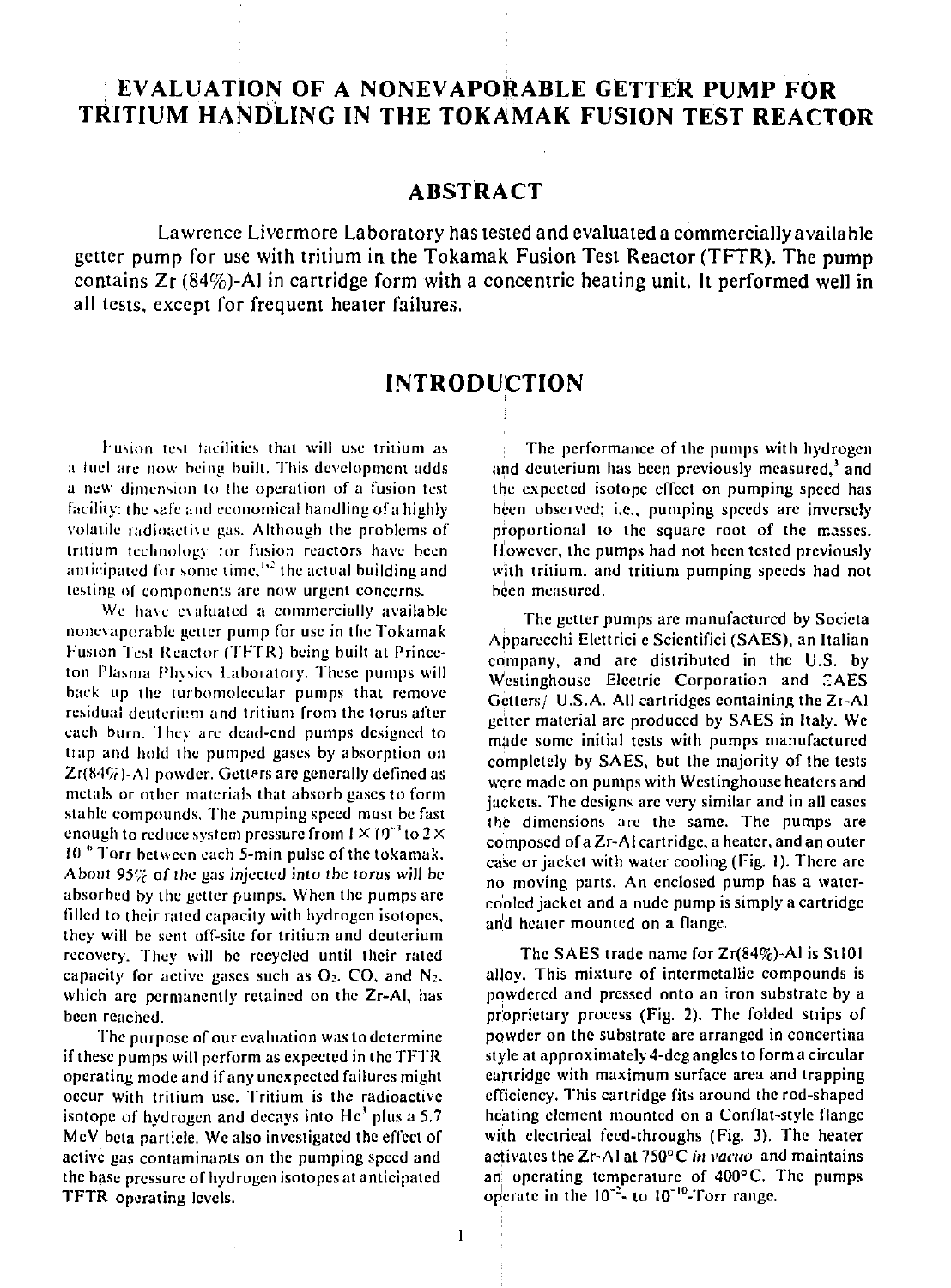

Fig. 1. Three components of SAKS getter pump: jacket, cartridge, and heater mounted on flange.



Pig, 2. Photomicrograph of Zr-AI powder pressed onto substrat: for SAES cartridges (500X).

The Zr-A! absorbs hydrogen isotopes and active gases including  $CO$ ,  $N_2$ , and  $O_2$ . The mechanism of pumping is different for the two types of gases. Hydrogen forms a solid solution and is released when the Zr-AI is heated *in vacuo* to the activation temperature of  $750^{\circ}$ C. The active gases chemically combine with Zr-AI and activation enhances the rate of diffusion of these gases into the bulk of the getter material.<sup>4</sup> Thus, activation of the getter increases its surface area and exposes fresh surface by diffusion of adsorbed active gases into the bulk and by removal of hydrogen isotopes. Activation is described in more detail in the SAES literature.<sup>5</sup> Bulk material of the StlOl alloy has been tested with tritium but its performance was not satisfactory for hydrogen isotope pumping.<sup>6</sup>



**Fig.** *3.* **SAtiS getter pump** *in stainless steel container with*  cooling coils.

The optimum operating temperature of the pump depends on its particular application. Temperature affects not only the diffusion rate of active gases into the bulk, but also the capacity of the Zr-AI for hydrogen.<sup>7</sup> Hydrogen capacity is a function of temperature and equilibrium partial pressure of hydrogen (Fig. 4). Above 400°C, this capacity rapidly becomes too low for practical use. Temperatures as low as 150°C are recommended by the manufacturer for pumping pure hydrogen in small amounts. The recommended temperature range for pumping large loads of hydrogen is between 200 and 400° C.

At 400°C, water vapor dissociates into hydrogen and oxygen at the getter surface, and the two components are pumped separately. The hydrogen can be removed by reactivation of the cartridge.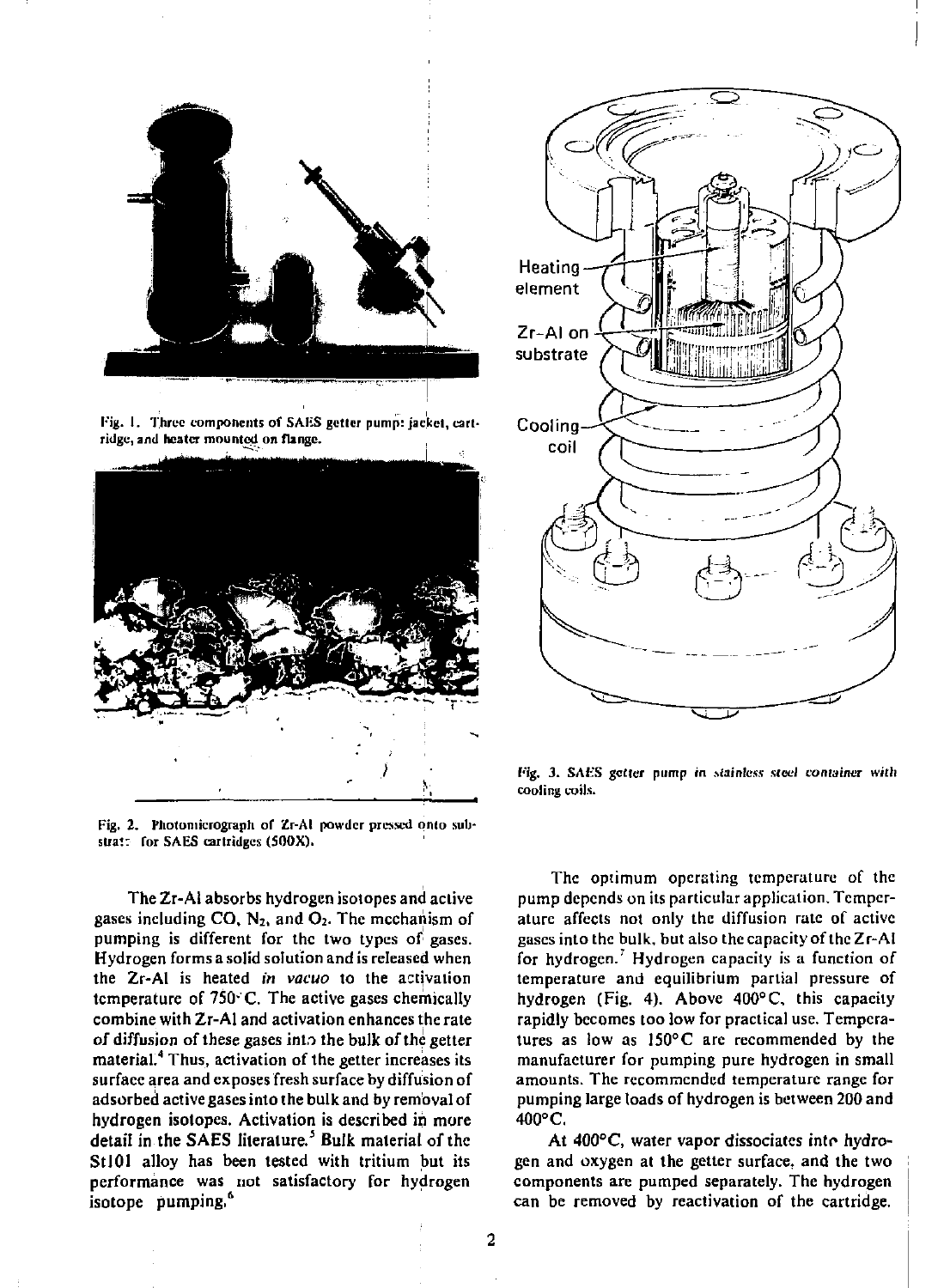Methane is absorbed al a slower rate than the active gases, but the operating temperature is high enough lo crack and pump methane and higher hydrocarbons.

As the amount of active gases increases in the cartridge, the pumping speed decreases. Pumping speed can be increased by reactivation which partialh restores the pump to its previous speed level. I his is the tvpical method ot operation and requires an auxiliary pumping system for reactivation. I he active gases slay in the Xr-Al during this process and continue to accumulate while the hydrogen is removed. Pumping speed drops off more quickly after each reactivation as the result of the build-up of active gases in the getter. To maintain a fairly constant pumping speed, a maximum recom*mended capacity of the cartridive for active gases per* reactivation has been established. I he total recommended capacity for active gases, which is only 2 to *3'r* ol the stoichiometric capacity of the getter material in the cartridge, is reached in 10 to 20 reactivations. f i... capacity for N. and CO is rated at 0.3 Pa  $m_{\text{H}}$  at 300 to 400 C, and  $O_{\text{F}}$  capacity is approximately five times as much.<sup>8</sup>



Pig. 4. I're.ssurc-L'onipositiun isotherms for a C'-lUO cartridge of Zr-AI.

# PROCEDURES AND RESULTS

The C-50 and C-100 SAES cartridges used for these evaluation studies contained a minimum of 25 and 80 g of Zr-Af. respectively *The* manufacturer's rated capacities and pumping speeds are listed in Table 1. Some cartridges arrived in sealed cans and others were open to the atmosphere in shipping. These two methods of handling did not cause any observable difference in cartridge appearance or performance. The C-50 cartridges were used for pumping speed measurements and the C-100 cartridges were used for base pressure determinations. All tests were run with the encloscd-typc pump.

The pumps were attached lo a diffusionpumped vacuum system and the electrical fecdthroughs were wired to variable transformers to regulate power to the heaters. The pumps were activated for 15 min at the suggested power setting *in vacuo.* Because there arc no thermocouples in the pumps, we relied on these power settings to produce the correct cartridge temperatures. We added two thermocouples to a C-100 pump located

between the cartridge and the inside wall. We still could not read the actual temperature of the cartridge because the temperature gradient from tne heater to the thermocouples was more than 200°C.

Except for base pressure evaluations, during activation the pumps were evacuated with a diffusion pump. The base pressure of the diffusion-pumped systems was  $10^{-6}$  Torr or less at the SAES pumps. During activation of a new cartridge, pressure rose to 10": Torr as the heat increased, and then fell to 10~<sup>4</sup> Torr or less before the 15-min activation was complete. Base pressure at the SAES pumps was about 10"'' Torr and held steady after the diffusion pump was isolated and the power was set for operating temperature of 400°C. After activation, the pumps were allowed to stabilize at 400° C for at least 30 min before testing.

Gas mixtures were prepared in a manifold that had been calibrated using a portable volumecalibration system. The manifold volume was approximately 2 liters. Before each run, the mixture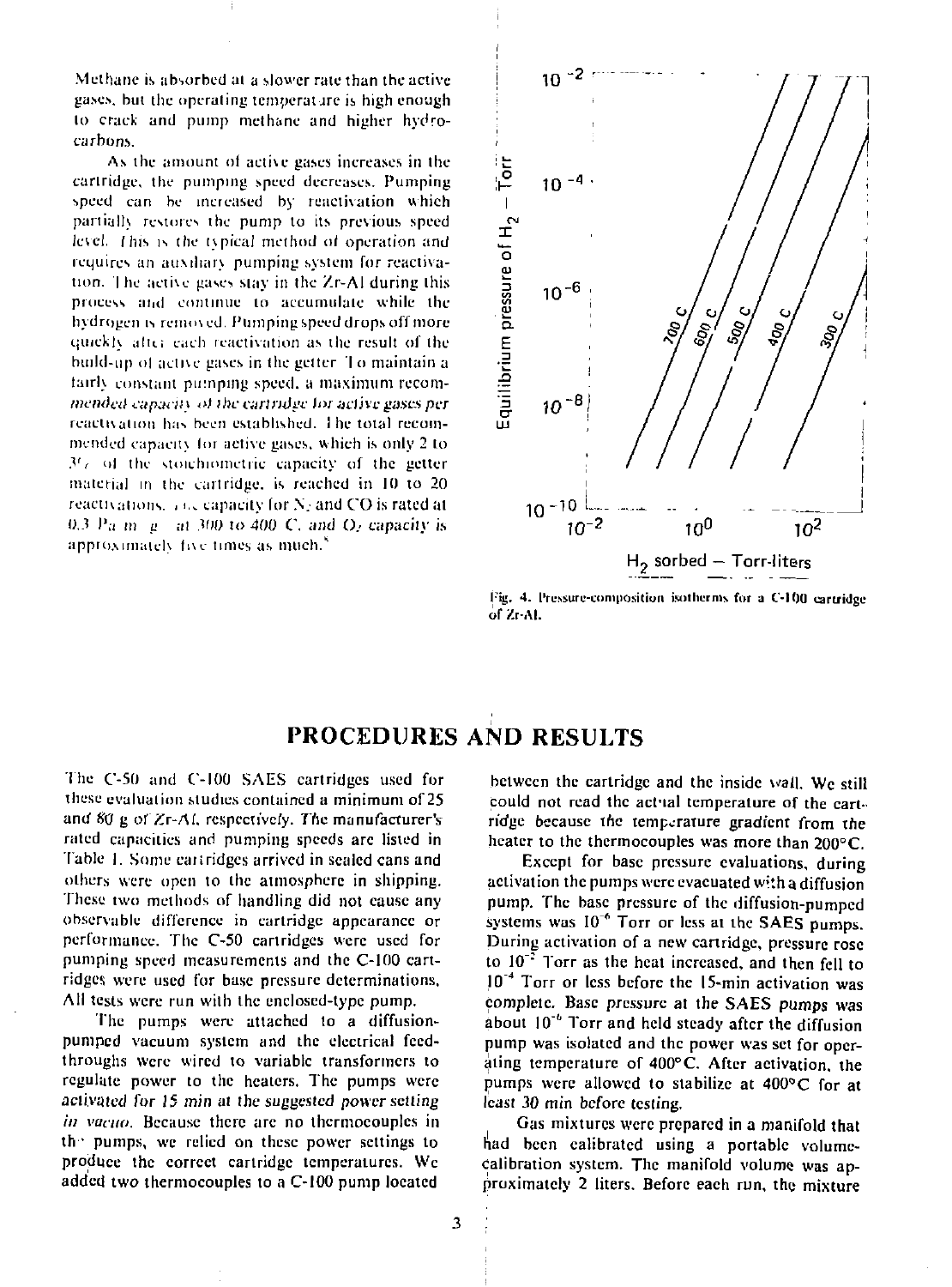|             |                                    |                          |      |     |      |     | Permanent sorption                                       | Reversible                                |      | Power settings <sup>b</sup> |     |       |
|-------------|------------------------------------|--------------------------|------|-----|------|-----|----------------------------------------------------------|-------------------------------------------|------|-----------------------------|-----|-------|
| Cartridge   | Active<br>surface, cm <sup>2</sup> | Getter<br>weight, g      | CO.  | N9. | ÷H2. |     | Pumping speeds capacity per reactivation,<br>Turr-liters | sorption<br>capacity of II <sub>2</sub> . |      | 750°C                       |     | 400°C |
|             |                                    |                          |      |     |      | CO. | $N_{\alpha}$                                             | Torr-liters                               | А    | v                           | А   | - 77  |
| $C-50$      | 600                                | 25                       | -    |     |      | 17  | 15                                                       | 35                                        | 4.7  | ~1.60                       | 2.3 | ~15   |
| <b>Nude</b> |                                    | $\overline{\phantom{a}}$ | t 50 | 55  | 260  | ÷   |                                                          |                                           |      |                             |     |       |
| Enclosed    |                                    |                          | 50   | 25  | 130  |     |                                                          |                                           |      |                             |     |       |
| $C-100$     | 1100                               | 80                       |      |     |      | 30  | 25                                                       | 90                                        | 10.0 | 40                          | 5.0 | -18   |
| Nude        | -                                  | $\overline{\phantom{a}}$ | 340  | 110 | 580  |     |                                                          |                                           |      |                             |     |       |
| Enclosed    |                                    |                          | 100  | 50  | 250  |     |                                                          |                                           |      |                             |     |       |
|             |                                    |                          |      |     |      |     |                                                          |                                           |      |                             |     |       |

Table 1. Cartridge performances.<sup>3</sup>

<sup>a</sup>Data taken from Westinghouse Data Sheet B-439, Westinghouse Electric Corporation (1978). <sup>b</sup>Used at LLL.

was analyzed with a residual gas analyzer  $fU$ Tl  $100-C$ ) connected to the manifold through a variable leak valve. Pressure in the manifold was measured with MKS Baratron gages (1- and 1000-Torr heads).

The entire system was designed and built using ultra-high vacuum techniques and all-metal construction, predominantly 316 stainless steel (see Fig. 5).

## **PUMPING SPEED**

To determine pumping speed, two C-50 SAES numps were attached through 10-cm-o.d. gatevalves to the ends of a large-diameter, 40-liter stainless steel tank (Fig.  $6$ ). This configuration allows the pump inlet, a 4.4-cm-diam opening, to be the conductance-limiting path during pumping. The calculated conductance of the inlet is 130 liters/s.<sup>8</sup> The 40-liter tank was connected to an approximately 2-liter manifold through a Granville-Phillips motordriven leak valve (Series 216) controlled by an MKS pressure controller (Model 99A). During pumping speed determinations the controller maintained a constant pressure at the SAES pump by regulating flow from the high-pressure manifold side to the tank side. The tank was also connected to a portable diffusion pump system for activation and pumpdown.

New cartridges were used to determine pumping speeds of deuterium and hydrogen. The cartridges used for tritium pumping speed determinations had seen only a trace amount of active gases and had been used for several deuterium and inert gas numping speed determinations. After use with tritium, all cartridges were removed and stored in containers in an argon-filled glove-box. The tritium was left on the cartridges so that aging effects can be studied if the interest arises.

We measured pumping speeds at constant pressures of about 10<sup>-3</sup> Torr. The 40-liter tank was

filled to the test pressure and the controller was set on automatic before opening the gate valve to one of the SAES pumps. The test pressure was detected with a Varian dual-range ion gage mounted on the 40-liter tank and corrections were made for the ionization probability of each test gas. The pressure drop in the manifold was measured with a 1000-Torr MKS Baratron gage.

We calculated pumping speeds as an average value over a designated time period. When pumping speeds decreased with time, we compared identical time intervals. Most pumping speeds were compared over a 3-min interval. We used the following pumping speed formula:

pumping speed =  $\frac{[\Delta P] |Vol|}{[\Gamma P] |\Delta V|}$ 

where  $\Delta P$  is pressure drop in the manifold in Torr, Vol is calibrated volume of manifold in liters, T.P. is test pressure at the SAES pump in Torr, and At is length of time of test in seconds.

If inert gases are present in the mixture, they are not absorbed by the SAES pumps and accumulate in the tank during pumping speed measurements. The amount of inert gas rapidly builds up in the tank so that the automatic controller shuts off completely and the run is terminated. Helium-3 was an inert gas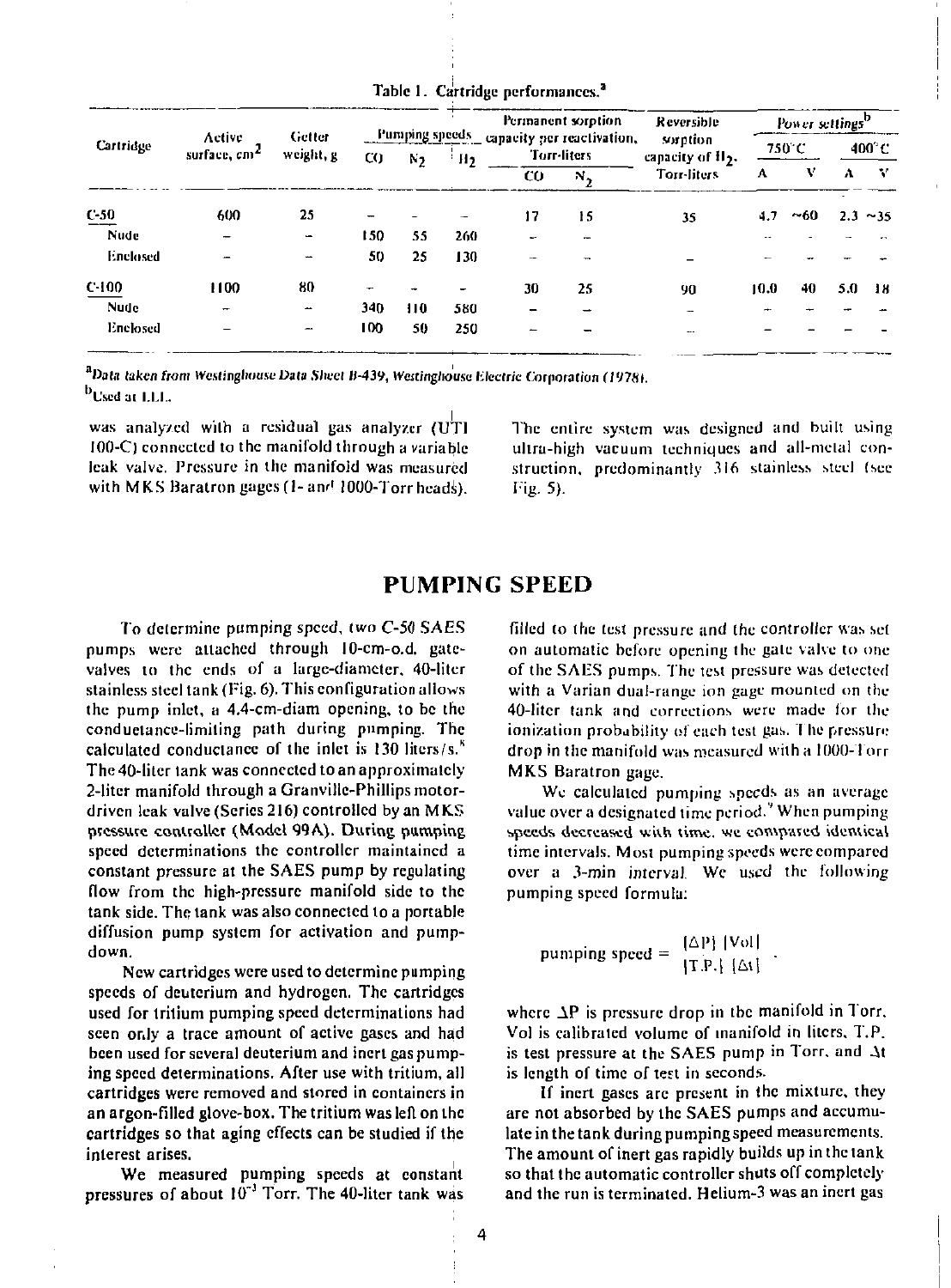

Fig. 5. Calibrated manifold with SAES pump.

5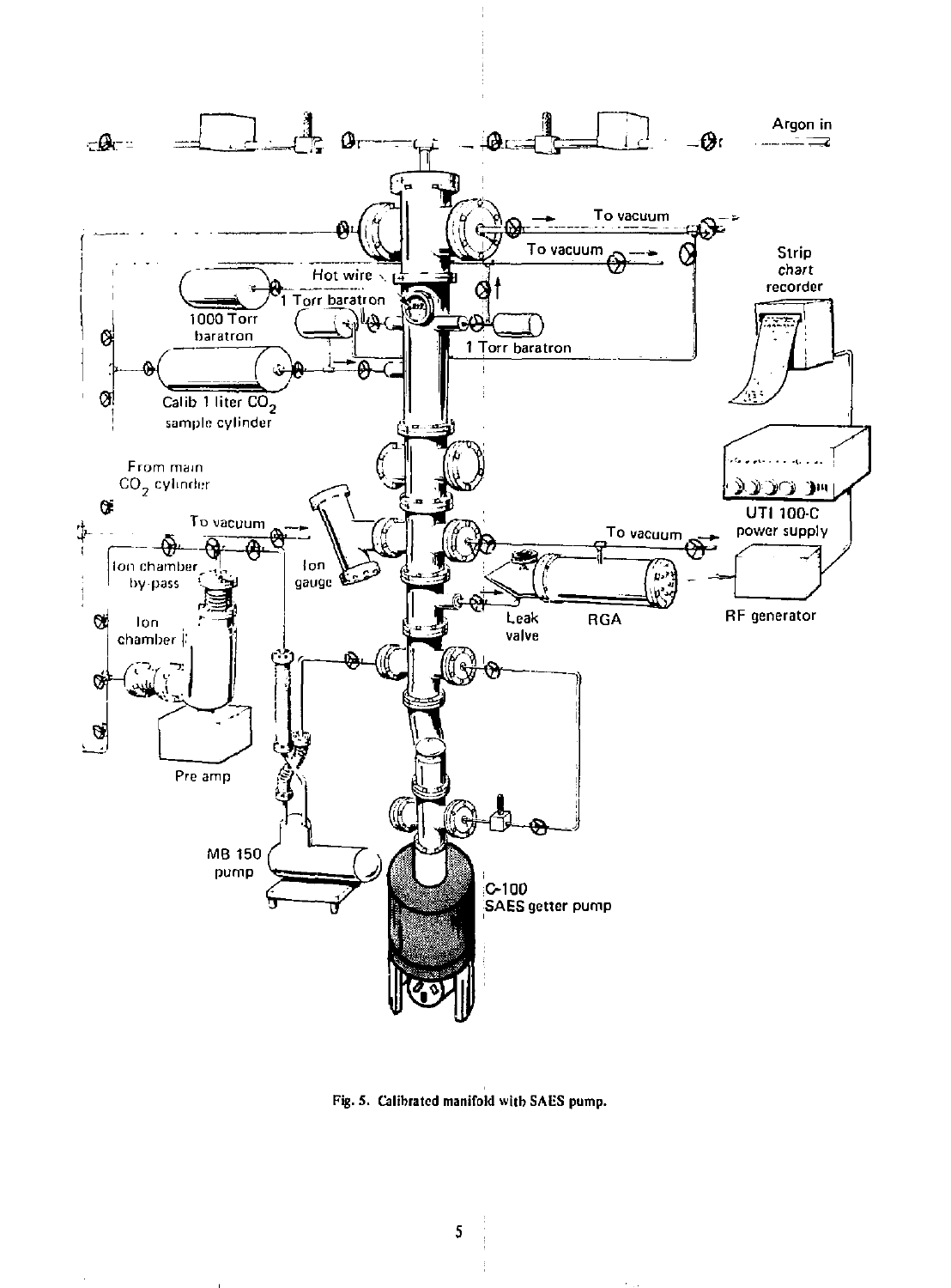

Fig. 6. Assembly for pumping speed measurements.

contaminant in all the tritium pumping speed measurements, The lowest *He<sup>3</sup>* contamination was less than 1%. For comparison, we measured the pumping speeds of hydrogen and deuterium with less than 1% He<sup>4</sup>. The effect of the inert gas accumulation can be seen as a decrease in pumping speed with time (Table 2).

We measured the pumping speeds of pure hydrogen and pure deuterium several times with reproducible results. Several runs were made with deuterium containing from 2 to *9%* argon and with tritium having  $3\%$  He<sup>3</sup>. All of these runs were unsatisfactory because the pressure controller shut off too quickly as a result of inert gas build-up in the 40-liter tank.

The pumping speeds of three active gases were measured on the same cartridge. Measurements were done in duplicate with the two C-50 SAES pumps on the 40-liter tank. The active gases were run in the following order with reactivation of the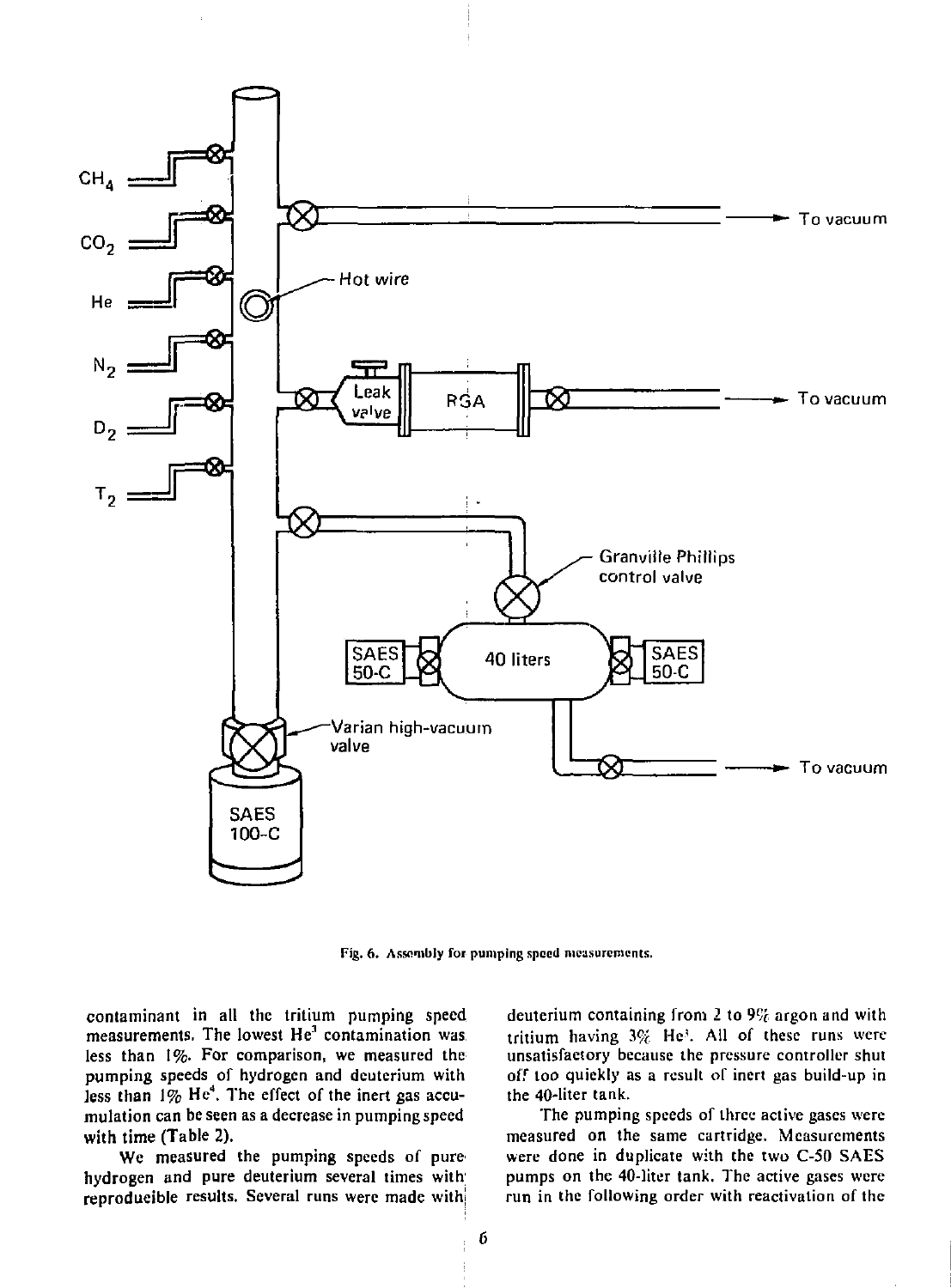Table 2. Pumping speed for C-50-size SAES pump.<sup>2</sup>

| Gas                          | Pumping<br>speed.<br>liters s | Average<br>time,<br>min | Active "as <sup>b</sup> on<br>eartridge at start,<br>Tor-liters |
|------------------------------|-------------------------------|-------------------------|-----------------------------------------------------------------|
| H <sub>2</sub>               | 134                           | 3                       |                                                                 |
| 115(0.8% He)                 | 79                            | 1                       |                                                                 |
| $H_2(0.87 \text{ He})$       | 71                            | 2                       |                                                                 |
| $H_2(0.8%$ He)               | 63                            | 3                       |                                                                 |
| D2                           | 93                            | 3                       |                                                                 |
| D7, 0.8% He                  | 59                            | 1                       |                                                                 |
| D5, 0.8% He                  | 55                            | ż                       |                                                                 |
| D <sub>2</sub> , 0.5% He     | 49                            | 3                       |                                                                 |
| $1.0.8\%$ He <sup>3</sup>    | 51                            |                         | 0.02                                                            |
| $3.5, 0.8\%$ He <sup>3</sup> | 46                            | 7                       | 0.02                                                            |
| $1$ 5, 0.8% He $^{\rm 3}$    | 41                            | 3                       | 0.02                                                            |
| N2                           | 26                            | 3                       |                                                                 |
| co                           | 27                            | 3                       | 3.3                                                             |
| 05                           | 26                            | 3                       | 10.0                                                            |

 $a - 25 g A - A1$ 

<sup>b</sup>Reactivated before each pumping speed determination.



Fig. 7.  $H_2$  pumping speed at 1.2  $\times$  10<sup>-3</sup> Torr vs N<sub>2</sub> load on pump. Pumps were reactivated before each measurement.

cartridges between each test (the amount of active gas added to the two cartridges during each test is included in parentheses):  $N_2$  (3.15 and 3.63 Torrliters),  $CO(2.91$  and  $3.09$  Torr-liters), and  $O<sub>2</sub>(2.82)$ and 1.91 Torr-liters).

We used the same pair of cartridges to measure the effect of active gas load on hydrogen pumping speed (which we had measured before any active gases were put on the eartridges). We measured hydrogen pumping speed again after the three active gases were tested and the cartridge was reactivated. We performed a series of 14 more tests alternating hydrogen and nitrogen pumping speed determinations with reactivation of the cartridges after each addition of hydrogen and after each addition of nitrogen. For each test, approximately 18 Torr-liters of nitrogen were added to the pumps and they were still working when the tests were terminated with almost 250 Torr-liters of active gases on each cartridge (Figs. 7 and 8). The eartridges had been reactivated at least 30 times and still appeared to be functioning very well. They did not show any visible signs of deterioration when removed.



Fig. 8. N<sub>2</sub> pumping speed at  $6 \times 10^{-3}$  Torr vs N<sub>2</sub> load on pump.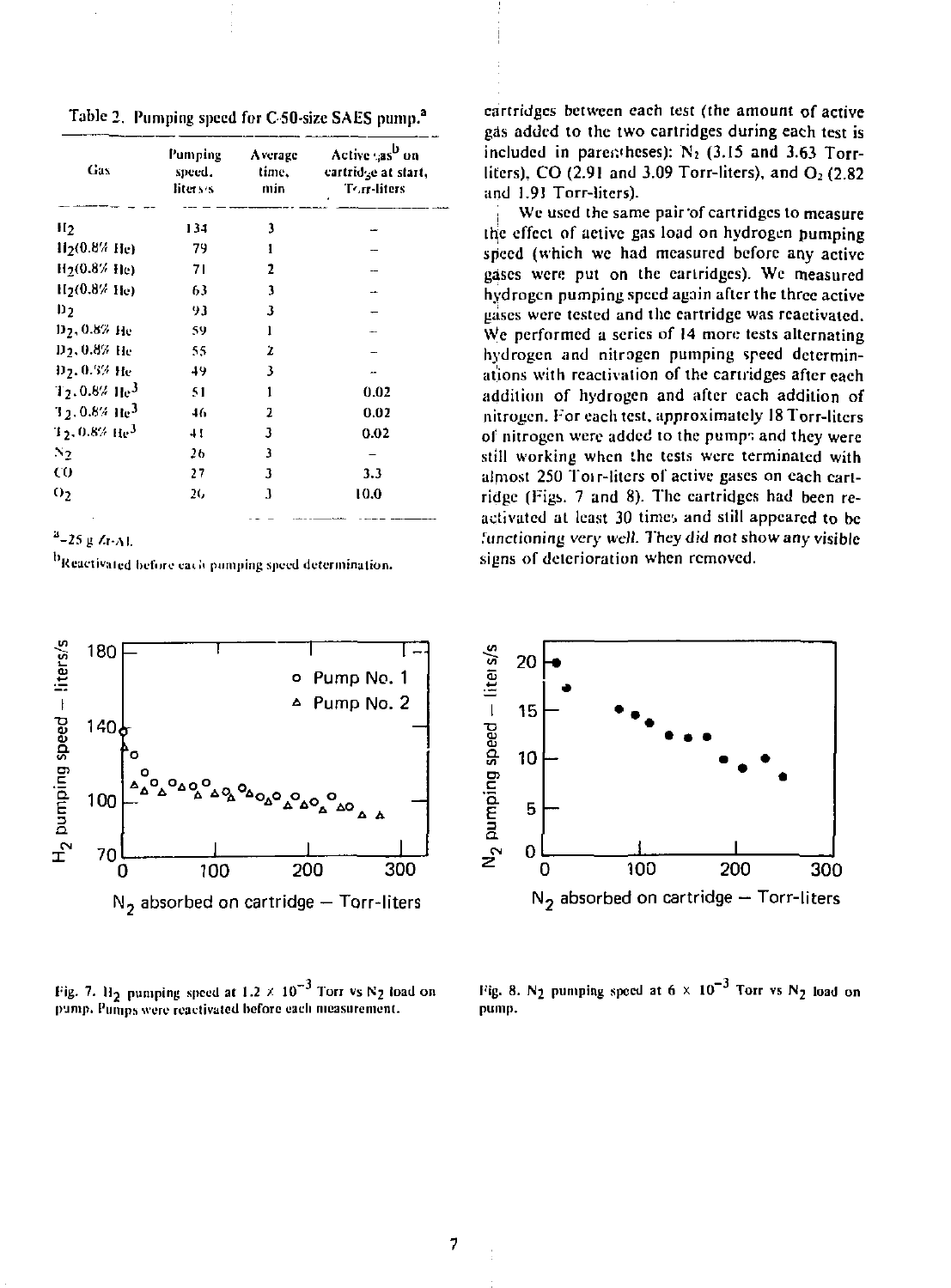A C-100 SAES pump was connected to the calibrated manifold through a Varian all-metal bakeable vacuum valve. A Varian Millitorr gage was located on the pump side of the valve, so the pressure at the SAES pump could be monitored continuously. This pump was used for base pressure evaluation studies.

The TFTR will operate in a 5-min pulse mode and unused gas must be removed from the torus between each pulse. SAES pumps will be used to back up the turbomolccular pumps thai evacuate the torus. The baae pressure at the SAES pumps must stay helow  $10^{-3}$  Torr for 60 consecutive pulses *according to preterit design criterid. ,* 

It is anticipated that SAES pumps will be activated at around 10<sup>-3</sup> Torr in the TFTR. This is considerably higher than we used with the diffusionpumped systems. To determine the effect of activation on pump performance in this pressure range, we used roughing pumps for activation and reactivation for all base pressure experiments. If the apparatus had not been pumped previously with a diffusion pump, the base pressure of the roughpumped system was about I0"<sup>4</sup> Torr. To simulate TFTR conditions, ibe toughing pump was shut off during activation when the pressure had peaked out and was dropping back through the 10"' Torr range. When the SAES pump stabilized at 400°C, the base pressure was in the  $10^{-5}$  Torr range. This method of activation annears to be satisfactory if 10<sup>-5</sup> Torr is a low enough base pressure for backing the turbomolecular pumps.

In the first base pressure experiment, an activated pump at  $2 \times 10^{-5}$  Torr was opened to the manifold which contained deuterium at 81 Torr(I50 Torr-liters). The pressure dropped to  $2 \times 10^{-4}$  Torr in 1 min and to  $1.5 \times 10^{-4}$  Torr in 2 h. Without reactivation, a serond addition of deuterium at 390 Torr (722 Torr-liters) caused the pressure drop outlined in Table 3. We observed that single additions of large amounts of hydrogen to the SAES pumps result in much slower returns to stable base pressure. The calibrated volume of the manifold is 1.852 liters and the C-100 pump volume is 0.691 liters.

The second base pressure experiment simulated, as closely as possible, the TFTR operating mode. A mixture of deuterium with low-level impurities was prepared, The impurity level was based on data from the Princeton Large Torus {PLT) exhaust gas mixtures. The major contaminants by volume were 1% CO and 1% CH<sub>4</sub> (methane) which would result in

|                  |  | Table 3. D <sub>2</sub> pressure vs time after single addition of |
|------------------|--|-------------------------------------------------------------------|
| 722 Torr-liters. |  |                                                                   |

| Time, min | Pressure, Torr       |  |
|-----------|----------------------|--|
| 0         | 390                  |  |
|           | $6 \times 10^{-3}$   |  |
| ,         | $1.8 \times 10^{-3}$ |  |
| 12        | $6.4 \times 10^{-4}$ |  |
| 120       | $5.8 \times 10^{-4}$ |  |
| 2160      | $4.2 \times 10^{-4}$ |  |

tritiated methanes in TFTR.<sup>1</sup> " Table 4 lists the quantity of each component of exhaust gas that could be pumped onto an array of twelve C-500 SAES cartridges as proposed for use in TFTR. The twelve cartridges contain approximately 4600 g of Zr-Al. Table 4 also lists the percent of each component in a similar gas mixture prepared for the SAES pump evaluations.

A new, activated cartridge pumped a total of 170 Torr-liters of this gas mixture in 60 consecutive 5-min pulses. The manifold was filled to a pressure of 1.5 Torr containing approximately 2.8 Torr-liters of the mixture per pulse. The initial base pressure at the SAES pump was !.2 X 10 *\** Torr and the final pressure after 60 pulses was  $6.1 \times 10^{-5}$  Torr. Within seconds after opening the pump to the manifold, base pressure was established for each pulse. Adding this quantity of the gas mixture in small increments at 400°C did not appreciably affect the pumping speed or equilibrium base pressures.

Table 4. Projected gas loading for a TFTR getter pump<sup>a</sup> (using 12, C-500 cartridges).

| Gas             | Load,<br><b>Torr-liters</b> | Volume,<br>H | <b>Experimental</b><br>volume. <sup>b</sup> % |
|-----------------|-----------------------------|--------------|-----------------------------------------------|
| H <sub>2</sub>  | 3                           | 0.03         |                                               |
| $D_2$           | 1400                        | 15.4         | 97.99                                         |
| T <sub>2</sub>  | 7500                        | 82.5         |                                               |
| CO              | 90                          | 1.0          | 0.99                                          |
| CH <sub>4</sub> | 90                          | 1.0          | 0.99                                          |
| N <sub>2</sub>  | ı                           | 0.01         | 0.0097                                        |
| 0 <sub>2</sub>  | ı                           | 0.01         | 0.0092                                        |
| CO <sub>2</sub> | t                           | 0.01         | 0.010                                         |
|                 |                             |              |                                               |

**<sup>a</sup>Based on PLT data.** 

**bUsed at LLL.**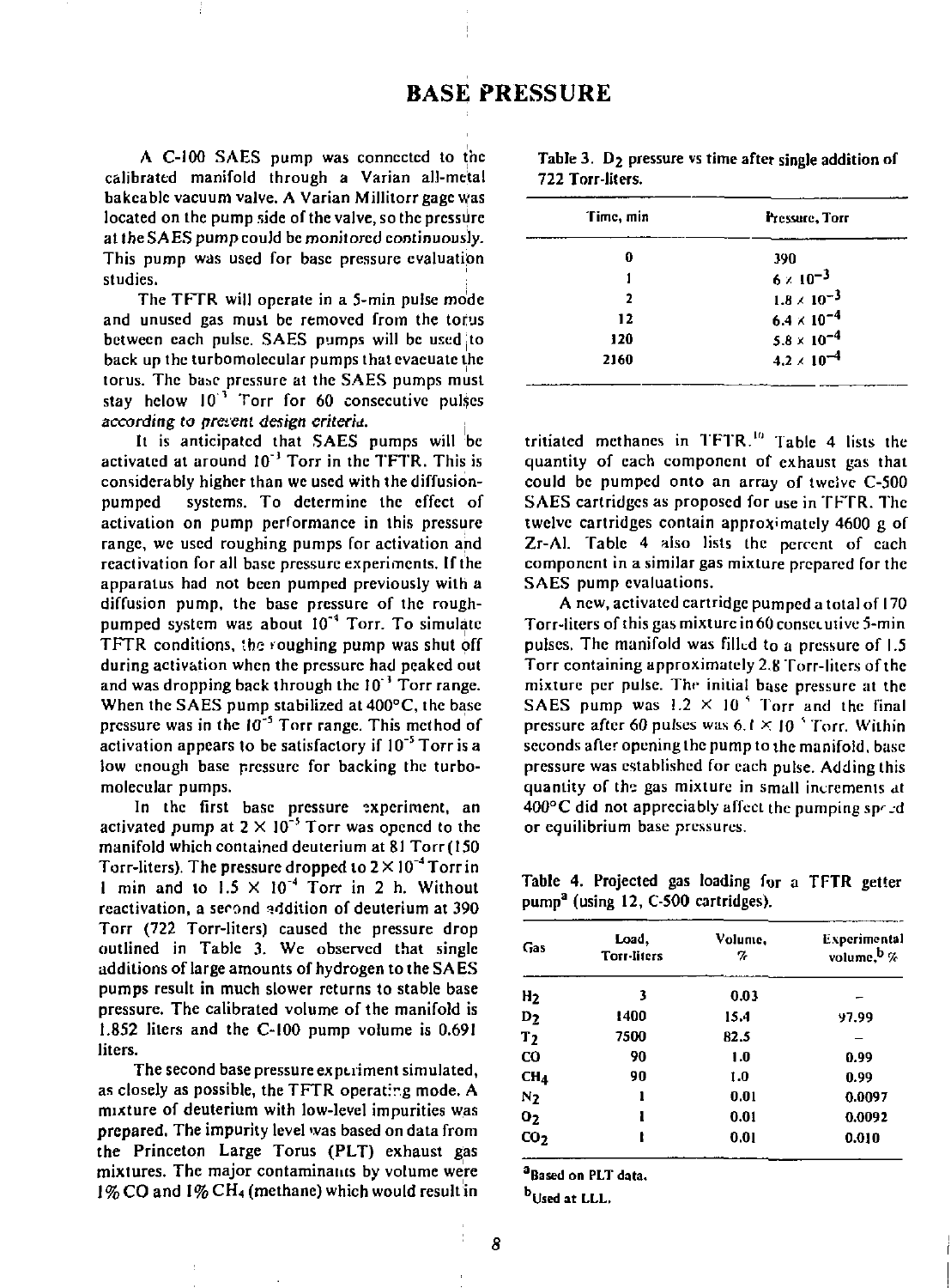We conducted a similar base-pressure experiment using tritium in the first and last pu'ses. Between the two tritium pulses, deuterium with IC<sub>i</sub> CO and 1C: CH<sub>4</sub> was added in one large amount equal to 58 pulses of the previous run. The cxtra-high-purily tritium had a He' content of less than 0.10\*7-. The starting base pressure of the SAES pump was 1 I X  $10<sup>3</sup>$  Torr.

For the first pulse, the manifold was filled with tritium to a pressure of 1.78 Torr (3.02 f orr-liters) and the Varian valve was opened. The pressure in the manifold immediately dropped to 1.8 X 10 <sup>4</sup> Torr and remained stead). I his fairly large increase in base pressure was attributed to the He' in the tritium. We used the RCiA to analyze the overpressure gas and found It to be predominantly at 3 amu. The Varian valve was closed and the manifold was evacuated and filled with deuterium plus I<7 CO and *V'c* CH <sup>4</sup> at 94.03 Torr (159.6 Torr-liters) which is equivalent to 58 smaller pulses. The valve was then openeu and the pump and manifold based out at  $1.6 \times 10^{-4}$  Torr in 3 min. The pump reached equilibrium more slowly because of the large amount of deuterium added in one pulse. Wc attributed the slight drop in final pressure from the previous tritium-pulse final pressure to the fact that the He' in the SAES pump expanded into the ex'ra manifold volume. A final pulse with tritium at 1.83 Torr (3.11 Torr-liters) in the manifold based out at  $3 \times 10^{-4}$  Torr in a few Seconds after opening up to the SAES pump. Again, the increase in base pressure can be attributed to the He"' in the tritium.

## **CONCLUSIONS AND RECOMMENDATIONS**

'I he performance of SAES Si 101 alloy for pumping hydrogen isotopes was excellent. On a short-term basis, tritium did not appear to adversely affect the pumps. Wc did not investigate the longterm effects of radiolysis and Me' production in the cartridges.

The He<sup>4</sup> overpressure in the pumps is a problem that must be further investigated, in the TFTR design. The auxiliary vacuum system used to activate the p://mps.could remove He' overpressure and divert it to the molecular-sieve clean-up system. There would be very low let ?ls of tritium in this effluent gas so it could not be rele; sed without further processing.

Methane was satisfactorily pumped by the SAES pumps at the level of contamination anticipated for the TFTR. A hot wire, placed in the manifold for cracking hydrocarbons, was not needed for the 1% methane in deuterium pumping experiments. We did not investigate the effect of prolonged or high-level methane absorption on pumping speed.

The SAES pumping speeds for hydrogen isotopes and active gases demonstrated by cur tests are more than satisfactory for the TFTR as long as the recommended capacity *o^* active gases is not exceeded. It is the active gas coment of the cartridge that limits its usefulness because it affects both pumping speed and base pressure. The pumping speeds of hydrogen and nitrogen arc plotted as a function of active gas capacity in Figs. 7 and 8. The manufacturer's total rated capacity for the C-50 cartridge is 140 Torr-liters of active gases and reactivation is required after each addition of 17 Torr-liters. We conducted tests to 250 Torr-liters

of active gases on a C-50 cartridge and found the initial hydrogen pumping speeds alter reactivation •vcrc still quite satisfactory for the TFTR. A sharp drop in hydrogen pumping speed occurred while adding the first 40 Torr-liters of active gases. After this initial decrease the hydrogen pu. uing speed leveled off as a function of active gas capacity, but the nitrogen pumping speed continued to drop al a faster rate. However, the pumping speed drops off more quickly after each addition of active gas.

We tested the base pressure of a cartridge under the conditions of one complete loading al the TFTR using the active gas concaminants projected from PLT. The base pressure proved very steady and the only problem we anticipate is the He' overpressure that we mentioned previously. Base pressure only increased from  $1.2 \times 10^{5}$  to 6.1  $\times 10^{5}$  Torr with deuterium containing *\<sup>c</sup> [* CO and *\<sup>r</sup> i CH\** during one complete TFTR loading cycle. Variations of this experiment using tritium and or larger single loadings were all satisfactory. We did not test the cartridges for the recycling that is planned for the TFTR. e.g.. tritium removal and repeated use over an extended time period.

Wc heated a SAES pump loaded with tritium to activation temperatures and did not detect any tritium diffusion through the walls of the pumn. This is no doubt caused by the placement *o r* the heater at the center of the pump and the water cooling of the outer jacket. However, we found the heaters to be most unsatisfactory. They failed repeatedly for several reasons; e.g.. the heater element shorted ov: the circuit opened, the support rod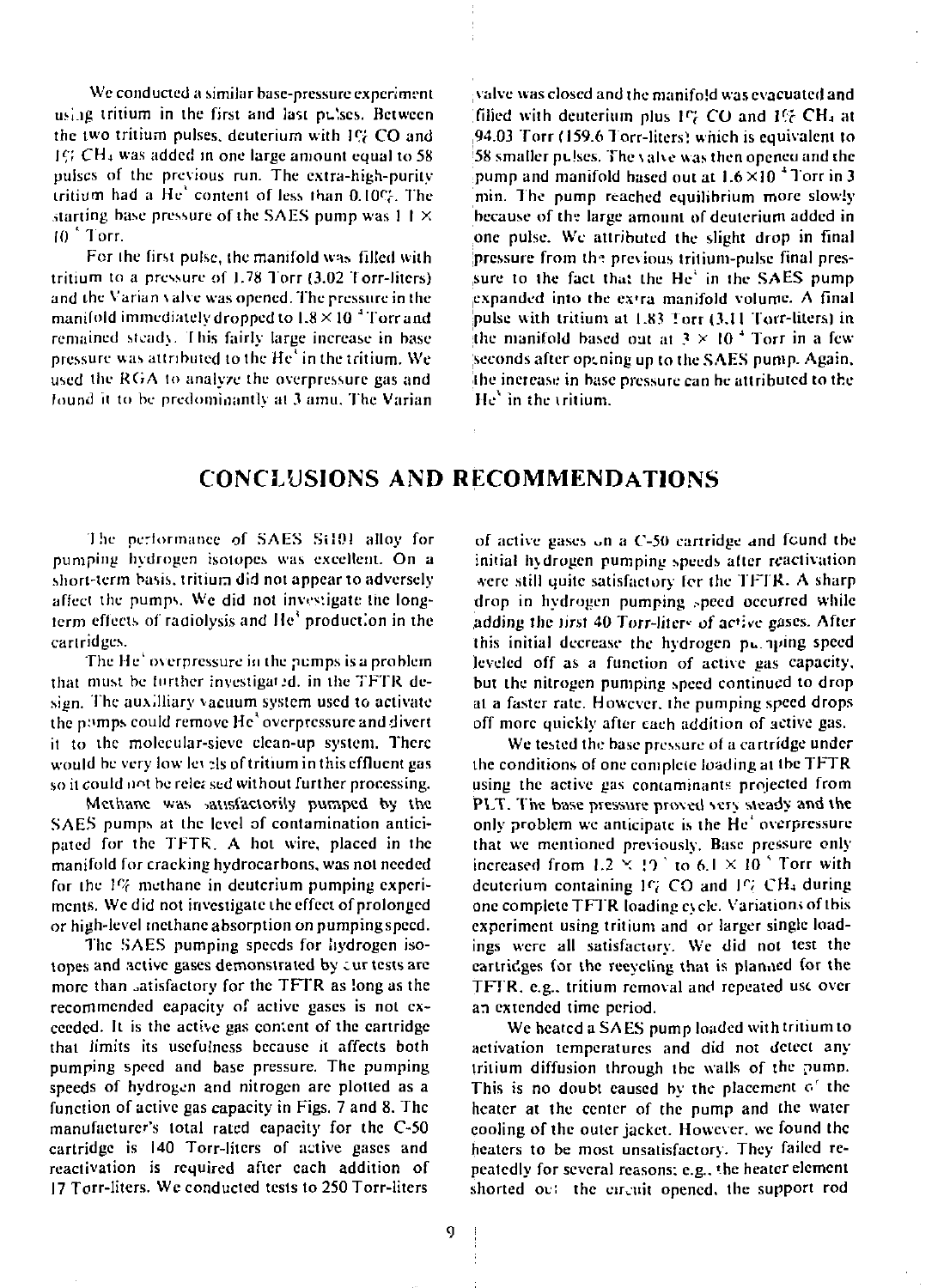broke, or insulators cracked. A reliable heater is essential for tritium use because of (he difficulties in repairing a tritium-contaminated pump. Wc spent a great deal of our time during this study repairing heaters or changing pumps with (ailed heaters. A new SAES pump configuration is now available with panels heated by direct current through the substrate material. We did not test this design but it may eliminate the healer problems we encountered and be a more reliable pump for tritium use.

d k

Some *concern* has been expressed about the danger of fire should an air leak develop in the SAES pump system. We did not have an opportunity to check this possibility. 1 he manufacturer states that the cartridges will not burn below 500°C and that the only time there is a possibility of a pump catching fire is during the activation process.<sup>11</sup> At the TFTR, only new or recycled cartridges containing no appreciable amounts of tritium will be activated. Tritium will be removed from the cartridges at an off-site location. The cartridges will be returned for reuse several time.;. We anticipate that detectable levels of tritium would be released from a cartridge if exposed to air after absorption of tritium, but the release would be small and the air would quickly passivatc the getter material- I he pumps absorb hydrogen quite rapidly even at room temperature, and wc demonstrated this'was also true for tritium. We loaded *a* C-100 cartridge to twice-rated capacity with  $T_2$  at room temperature.

The pumping speed determinations of all three hvdrogen isotopes make it possible for the first time to compare tritium speeds to.hydrogen and deuterium. Pure hydrogen and deuterium pumping speeds measured in our laboratory agreed very closely with the values measured and reported by the manufacturer. Our method of calculating pumping speeds was different, but hydrogen pumping speeds are constant at 400°C over a large-capacity range, so the results were essentially the same. All the duplicate pumping speed measurements agreed within 5% of each other.

The pumping speed of the C-50 model was conductance-limited to 130 liters/s by the area of the inlet. This is the hydrogen pumping speed value reported by the manufacturer for the C-50 pump and

|  |  | able |  |
|--|--|------|--|
|--|--|------|--|

| Isolopes<br>of<br>hydrogen                  | Calculated<br>inverse<br>sq. root<br>ratio | Pursone<br>speed<br>ratio.<br>3-min runs | SAF S<br>literature |
|---------------------------------------------|--------------------------------------------|------------------------------------------|---------------------|
| H <sub>2</sub> vsD <sub>2</sub>             | 1.41                                       | 1.44                                     | 1.43                |
| $*D_2$ $+5T_2*$                             | 1.2                                        | 1.2                                      |                     |
| $*$ H <sub>2</sub> $+$ s T <sub>2</sub> $*$ | 1.7                                        | 1.5                                      | -                   |
| *H <sub>2</sub> vs D <sub>2</sub> *         | 1.4                                        | 1.3                                      |                     |

•Willi 0.SP He.

it isi very close to our average measured value of  $134$  liters, s. The pure deuterium pumping speed measured on this pump was 93 liters s.

'I he tritium used for pumping speed determinations contained about  $0.8\%$  He<sup> $+$ </sup>. Inert contaminants eauslc a decrease in pumping speed with lime as previously explained. The Irilium pumping speed varied from 51 to 41 fiters s for 1- and 3-min intervals. For comparison, we ran deuterium and hydrogen pumping speeds with  $0.8\%$  He<sup>4</sup> as an inert gas contaminate. The pumping speeds measured *for*  deuterium with helium were 59 and 49 liters s for I- a|.d 3-min intervals. For hydrogen with helium, the speeds were 79 and 63 liters *&* for J and 3 min.

The isotope effect on pumping speed is predicted to be proportional to the inverse square root *of* the ratio of the masses. The SAES pump results are putlincd in Table 5. Our hydrogen and deuterium data compare favorably wiih the SAES values. Tritium and deuterium show excellent agreement with the predicted values.

The results of our studies indicate that StlOI alloy in cartridge form is a satisfactory getter for tritium at temperatures between 25 and 400° C. depending on the level of active gas contamination. The measured pumping speeds are more than adequate for the TFTR operating mode. All the cartridges wc tested were reliable. The heaters caused several problems and should be redesigned for reliability.